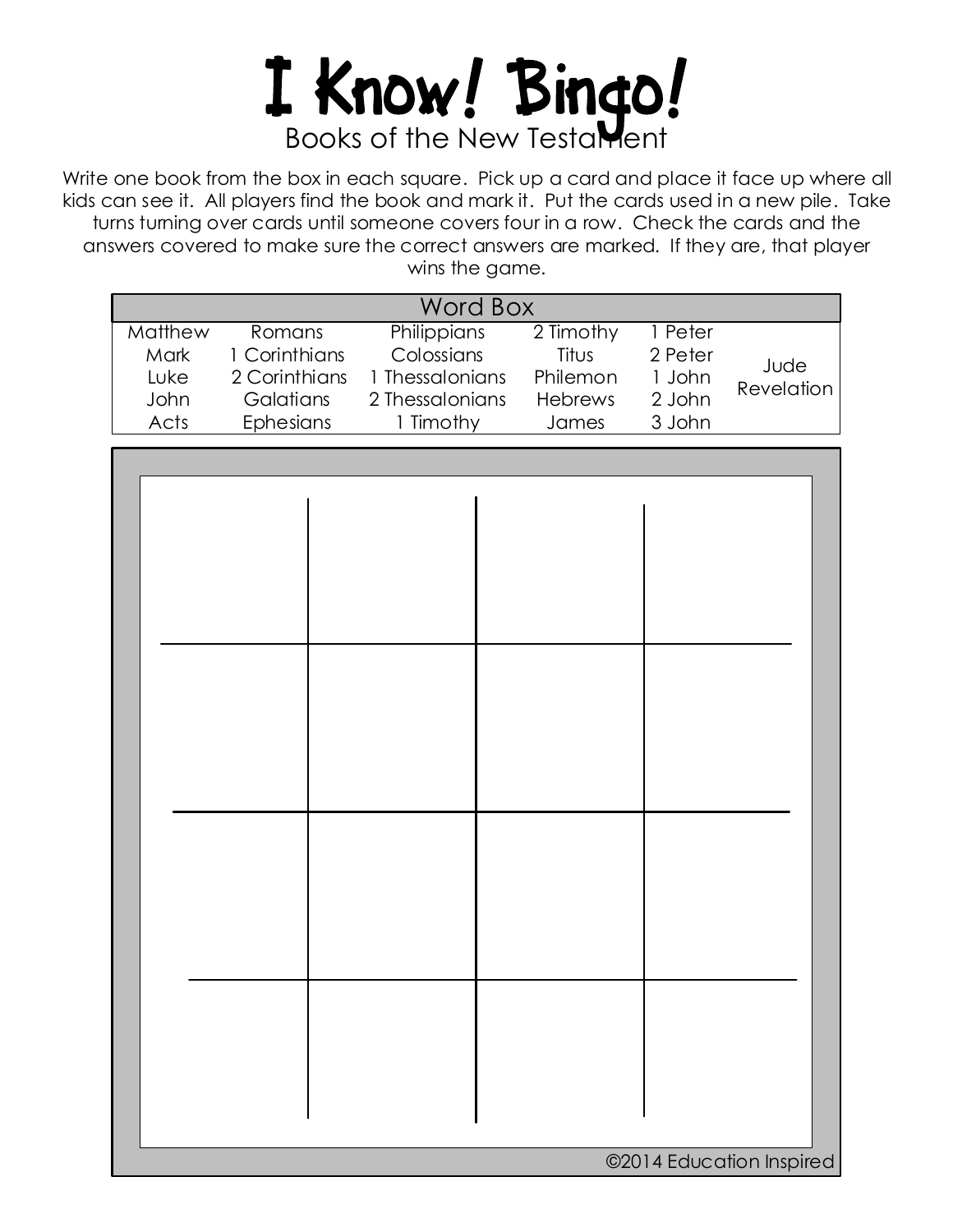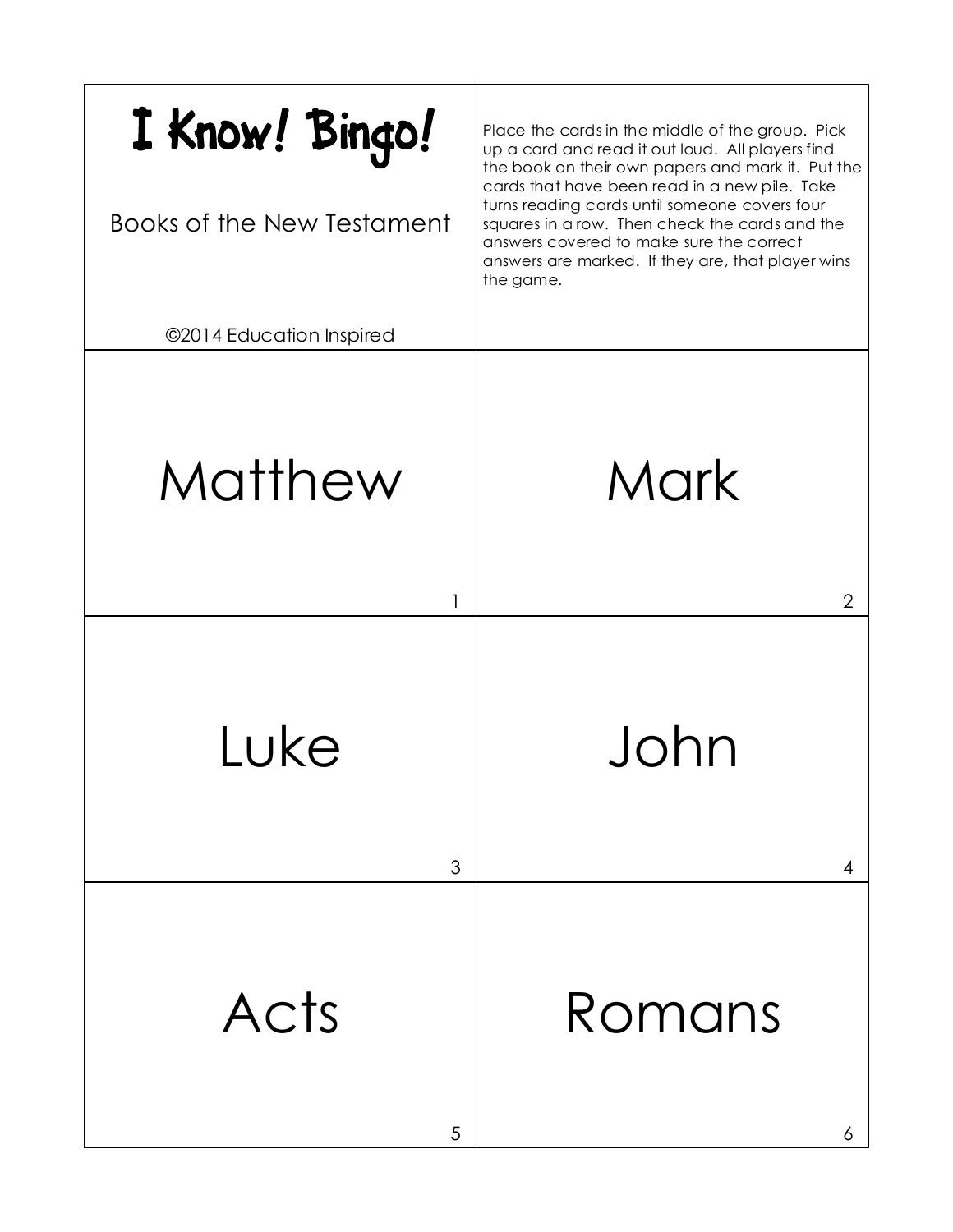| $\overline{7}$ | 1 Corinthians 2 Corinthians<br>8      |
|----------------|---------------------------------------|
| Galatians      | <b>Ephesians</b>                      |
| 9              | 10                                    |
| Philippians    | Colossians                            |
| 11             | 12                                    |
| 13             | 1 Thessalonians 2 Thessalonians<br>14 |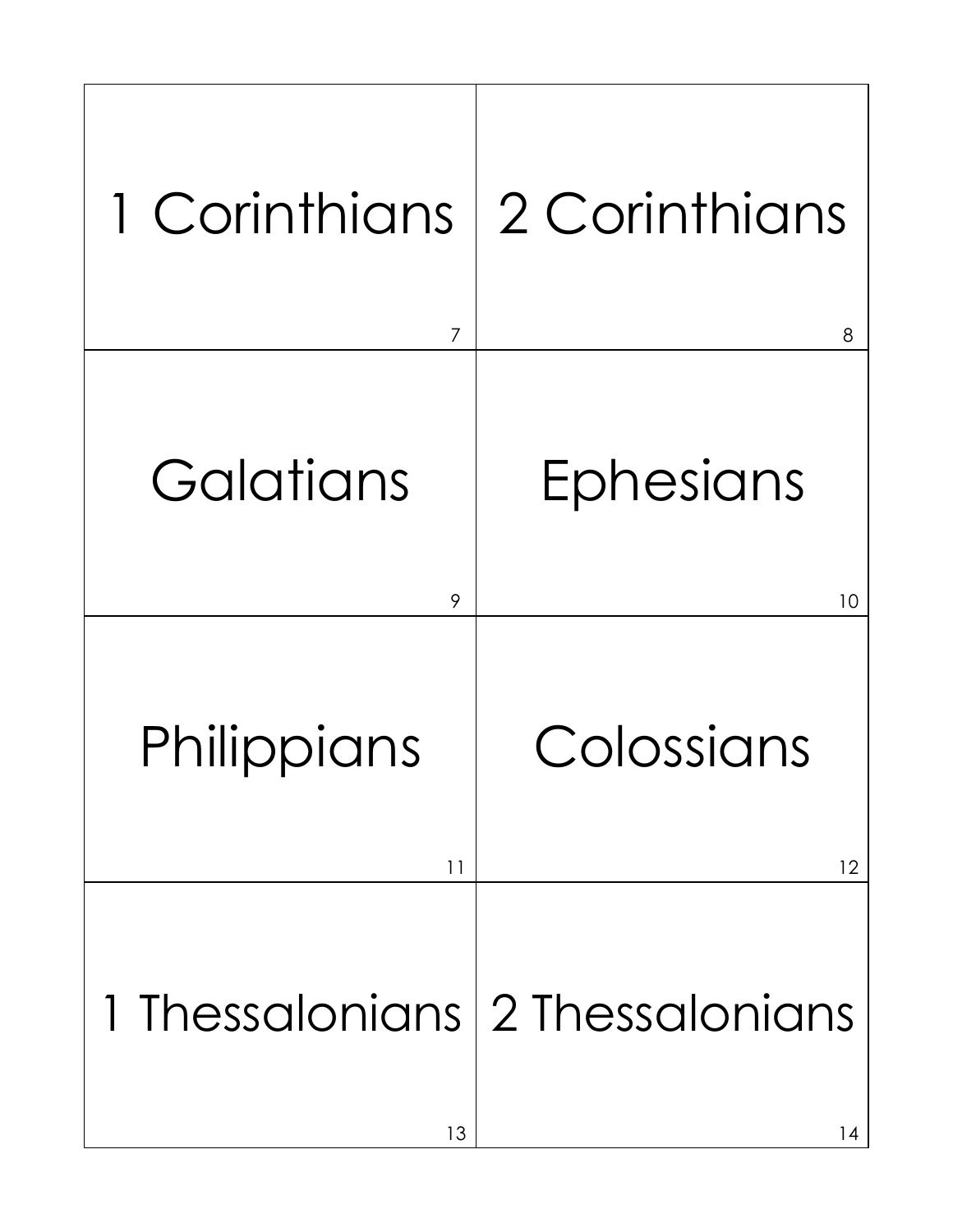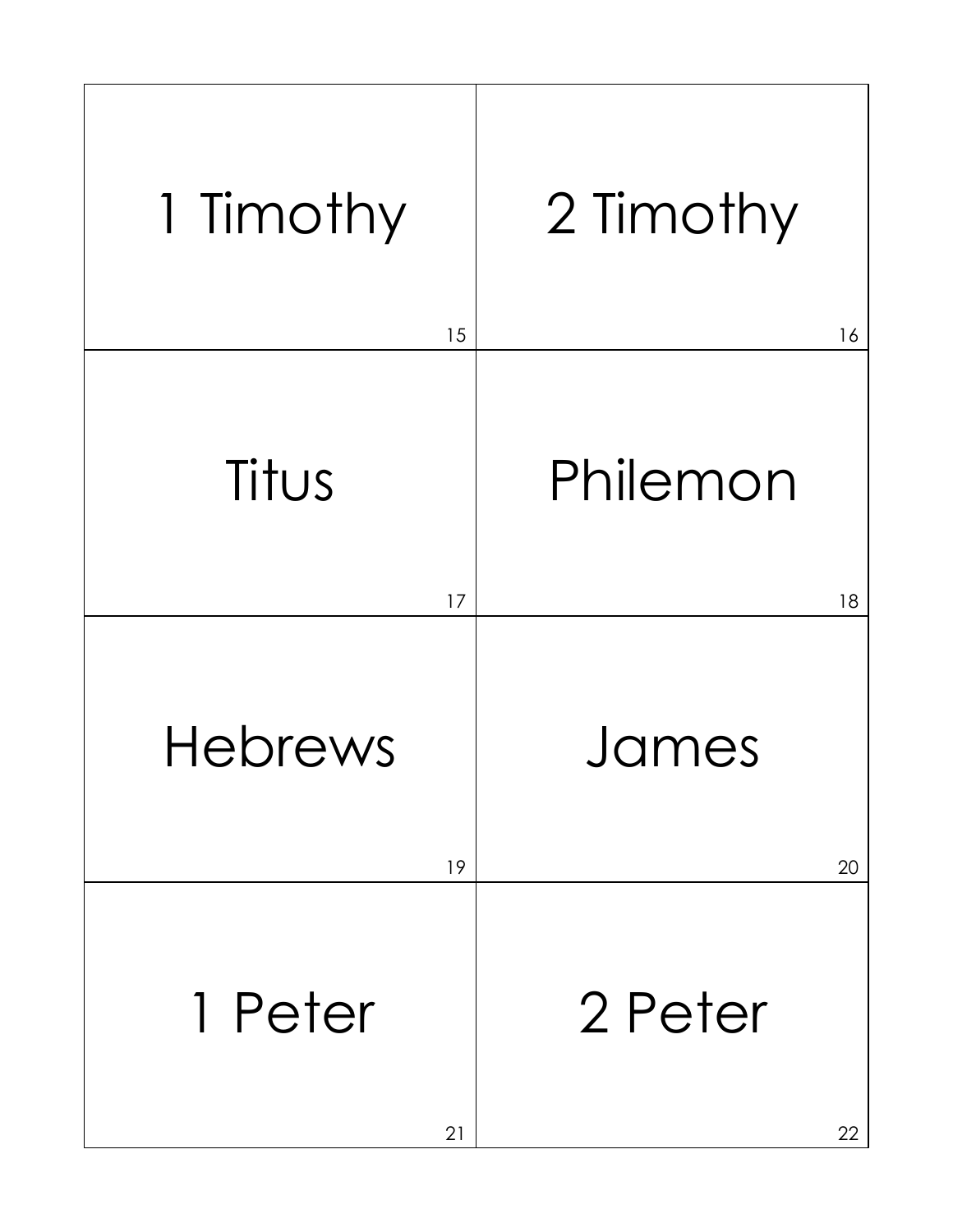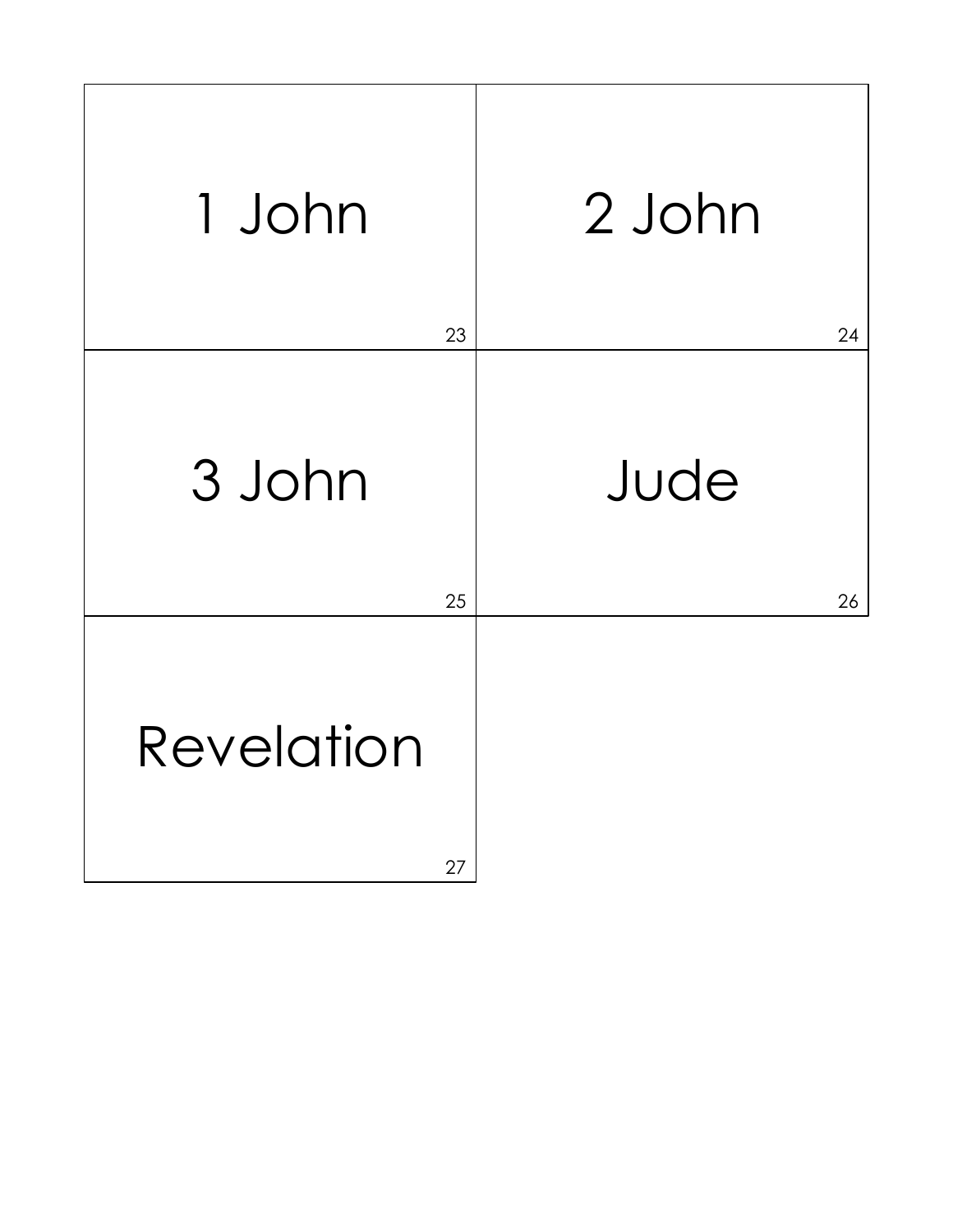

| 1 Peter | Colossians     | Mark                          | Jude                 |
|---------|----------------|-------------------------------|----------------------|
| Luke    | <b>Matthew</b> | $\overline{2}$<br>Corinthians | <b>Thessalonians</b> |
| Acts    | Philippians    | 2 Timothy                     | Titus                |
| James   | John           | <b>Revelation</b>             | 3 John               |



| Romans    | Ephesians      | Matthew     | Revelation |
|-----------|----------------|-------------|------------|
| Mark      | 2 Peter        | Galatians   | 1 Timothy  |
| 2 Timothy | Philemon       | 1 John      | Jude       |
| Luke      | <b>Hebrews</b> | Corinthians | Acts       |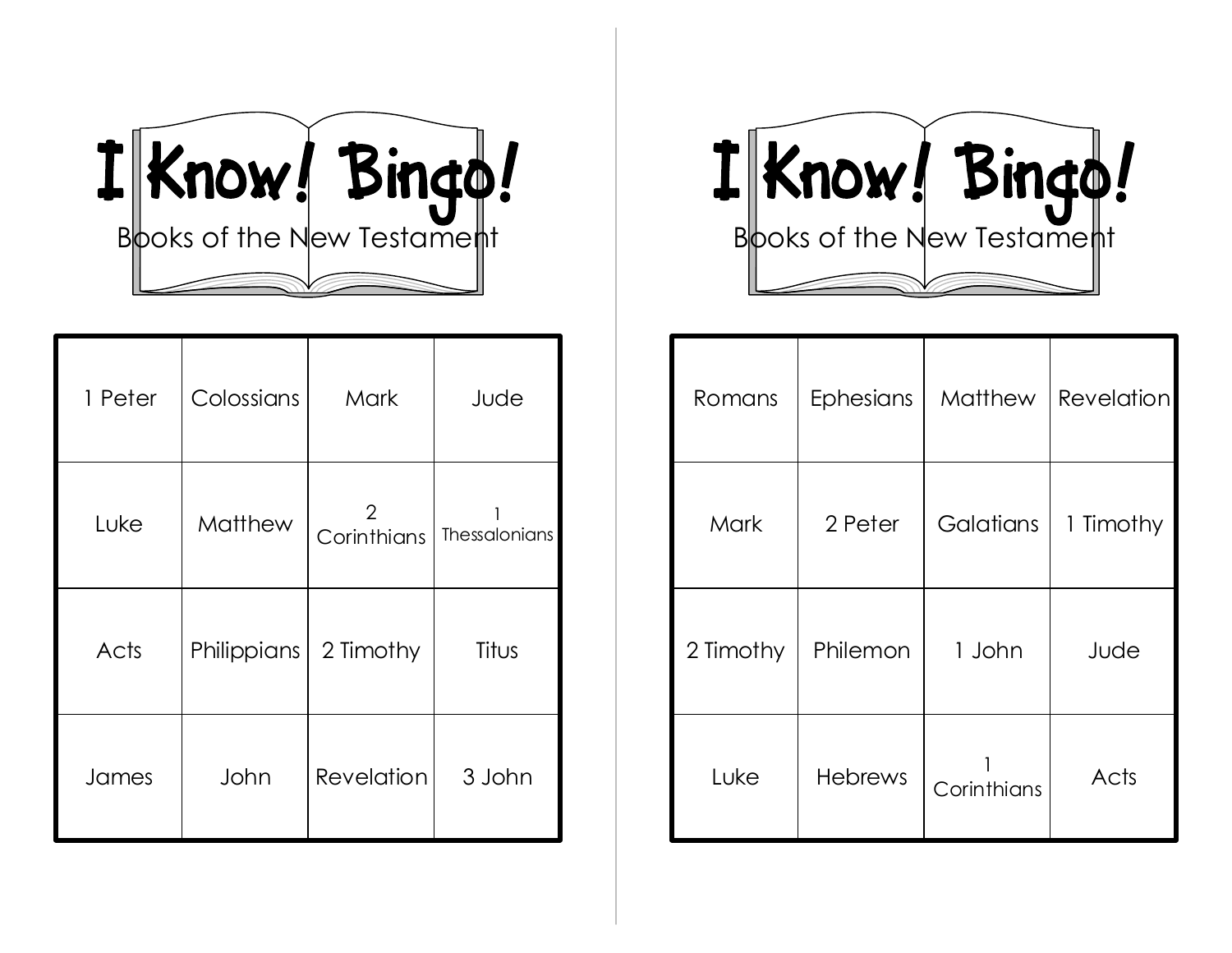

| 2 John                                | 2 Peter          | John        | Galatians  |
|---------------------------------------|------------------|-------------|------------|
| Luke                                  | Romans           | Corinthians | Colossians |
| $\mathcal{P}$<br><b>Thessalonians</b> | 2<br>Corinthians | Philemon    | Matthew    |
| Mark                                  | <b>Ephesians</b> | Philippians | 3 John     |



| 1 Peter          | Luke          | Colossians | Acts      |
|------------------|---------------|------------|-----------|
| 1 John           | Jude          | Mark       | Ephesians |
| Revelation       | Thessalonians | 2 John     | Romans    |
| 2<br>Corinthians | Galatians     | 1 Timothy  | Titus     |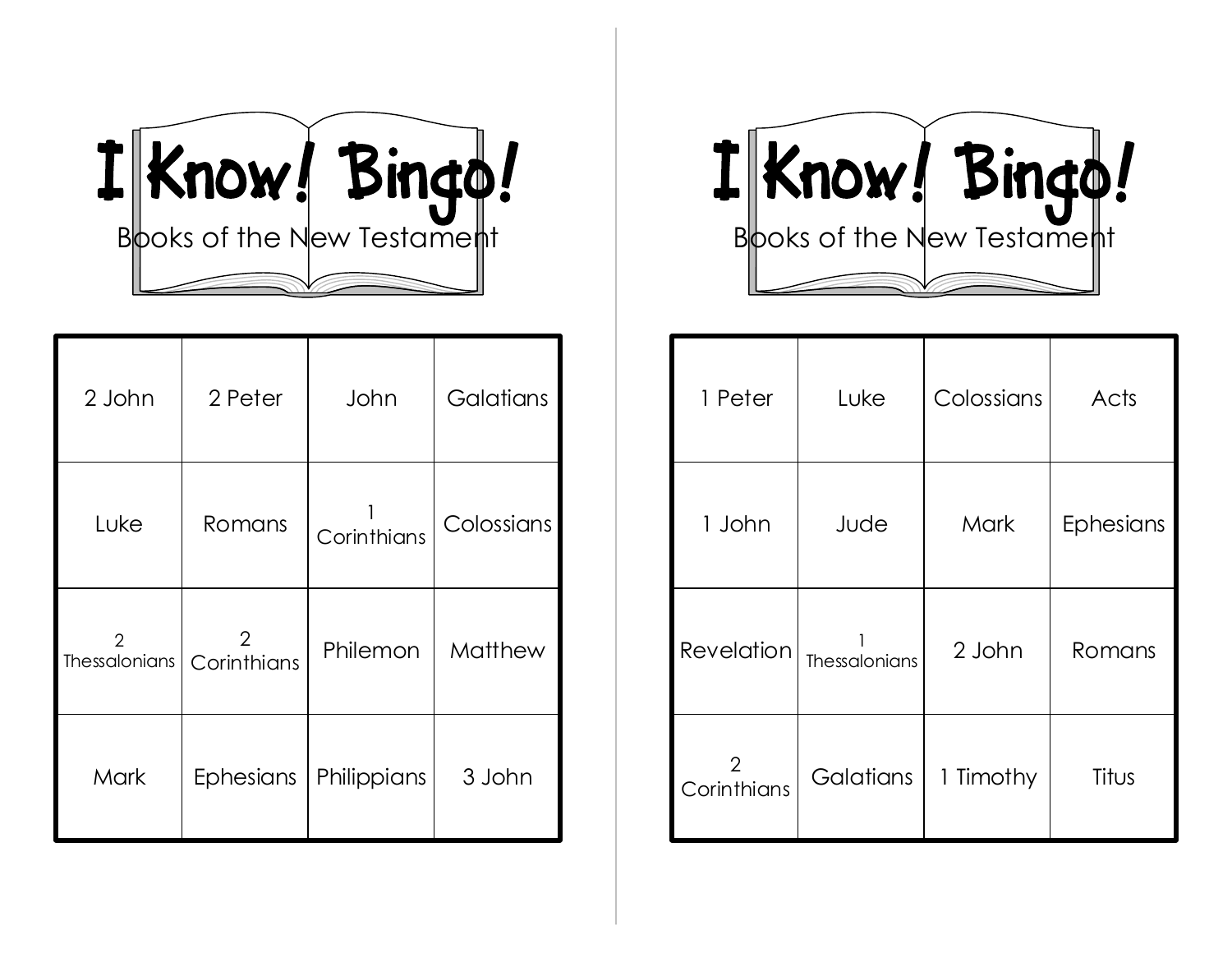

| Revelation | Thessalonians | 2 John | Ephesians                     |
|------------|---------------|--------|-------------------------------|
| Acts       | 1 John        | Titus  | <b>Matthew</b>                |
| Galatians  | Mark          | Romans | $\overline{2}$<br>Corinthians |
| 1 Timothy  | 2 Timothy     | Luke   | <b>Hebrews</b>                |



| Philemon       | 1 Peter   | Jude        | Mark      |
|----------------|-----------|-------------|-----------|
| James          | John      | Corinthians | Galatians |
| <b>Hebrews</b> | 1 Timothy | 2 Peter     | Acts      |
| 3 John         | Romans    | Ephesians   | Titus     |